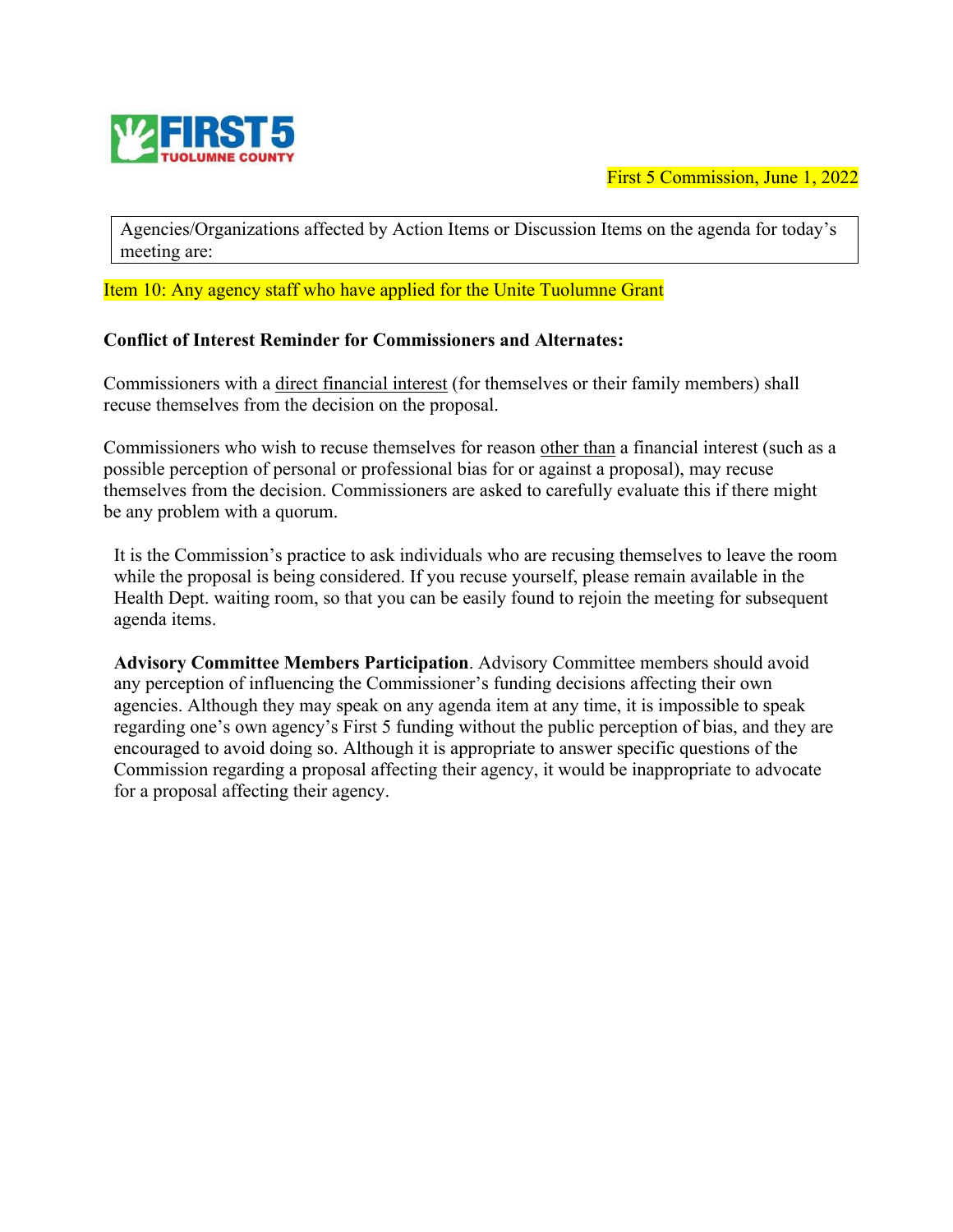

# **ATTACHMENT # 1 FIRST 5 Meeting, June 1, 2022**

**Item 1.** Adopt a Resolution Making Findings in Support of Allowing Remote Meetings Pursuant to AB361 (Modified Brown Act Procedures During a Declared Emergency) based on the CalOSHA regulations recommending social distancing to prevent the spread of COVID-19. (attachment #1)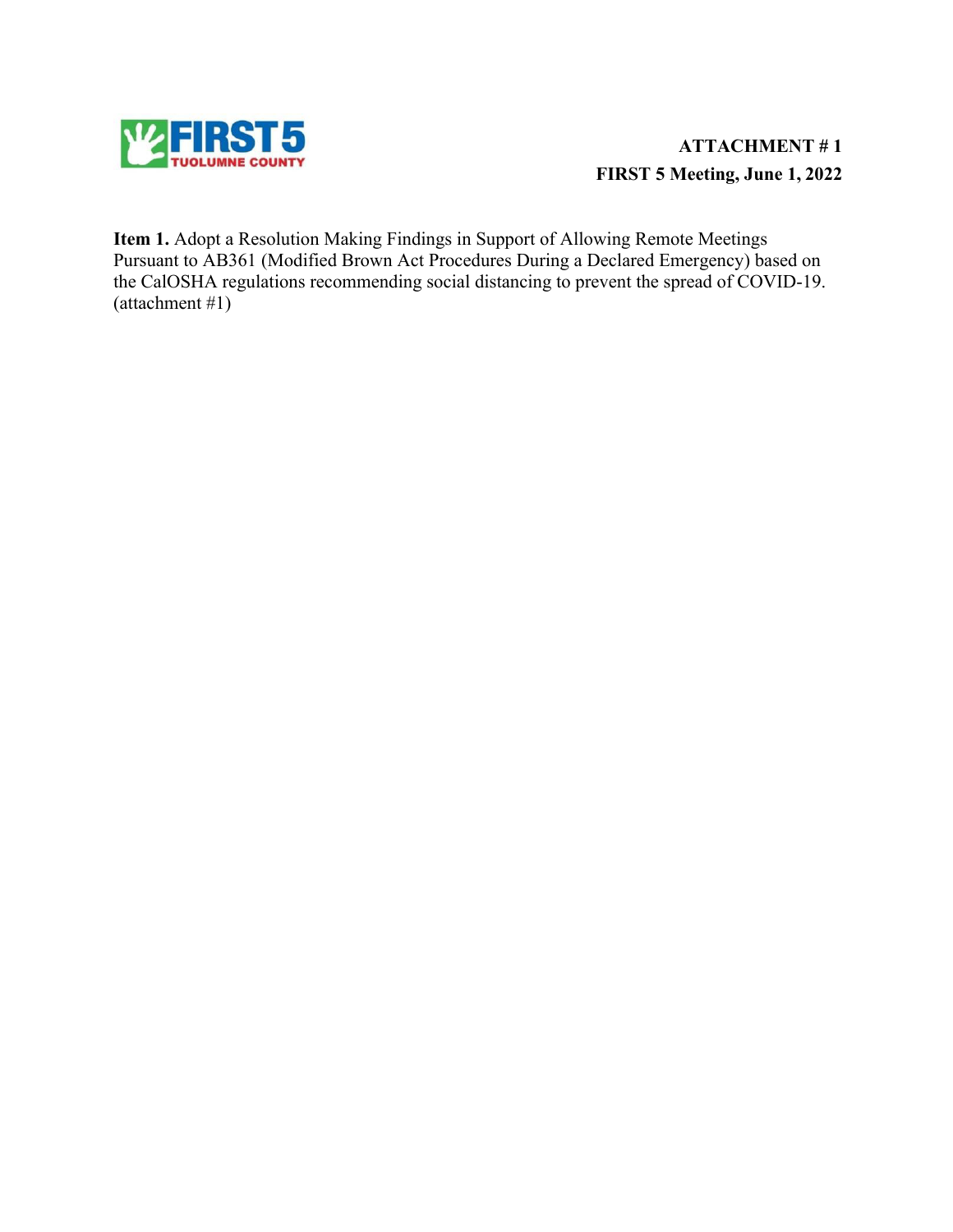#### **R E S O L U T I O N** OF THE FIRST 5 COMMISSION OF THE COUNTY OF TUOLUMNE PROCLAIMING AND AUTHORIZING REMOTE TELECONFERENCE MEETINGS OF THE FIRST 5 COMMISSION FOR 30 DAYS PURSUANT TO AB361 BROWN ACT PROVISIONS.

WHEREAS, the County of Tuolumne is committed to preserving and nurturing public access and participation in meetings of the First 5 Commission; and

WHEREAS, all meetings of First 5 Commission are open and public, as required by the Ralph M. Brown Act (Cal. Gov. Code 54950 – 54963), so that any member of the public may attend, participate, and watch the First 5 Commission conduct their business; and

WHEREAS, the Brown Act, Government Code section 54953(e), makes provisions for remote teleconferencing participation in meetings by members of a legislative body, without compliance with the requirements of Government Code section 54953(b)(3), subject to the existence of certain conditions; and

WHEREAS, a required condition is that a state of emergency is declared by the Governor pursuant to Government Code section 8625, proclaiming the existence of conditions of disaster or of extreme peril to the safety of persons and property within the state caused by conditions as described in Government Code section 8558; and

WHEREAS, a proclamation is made when there is an actual incident, threat of disaster, or extreme peril to the safety of persons and property within the jurisdictions that are within the County's boundaries, caused by natural, technological, or human-caused disasters; and

WHEREAS, a further required condition of Government Code section 54953(e) is that state or local officials have imposed or recommended measures to promote social distancing, or, the legislative body holds a meeting to determine or has determined by a majority vote that meeting in person would present imminent risks to the health and safety of attendees; and

WHEREAS, on March 4, 2020, the Governor proclaimed pursuant to his authority under the California Emergency Services Act, California Government Code section 8625, that a state of emergency exists with regard to a novel coronavirus (a disease now known as COVID-19); and

WHEREAS, on June 4, 2021, the Governor clarified that reopening of California on June 15, 2021, did not include any change to the proclaimed state of emergency or the powers exercised thereunder; and

WHEREAS, on June 11, 2021, Governor Newsom also issued Executive Order N-08-21, which set expiration dates for certain paragraphs of the State of Emergency Proclamation dated March 4, 2020, and other Executive Orders but did not rescind the proclaimed state of emergency; and,

WHEREAS, as of the date of this Resolution, neither the Governor nor the state Legislature have exercised their respective powers pursuant to Government Code section 8629 to lift the state of emergency either by proclamation or by concurrent resolution the state Legislature; and,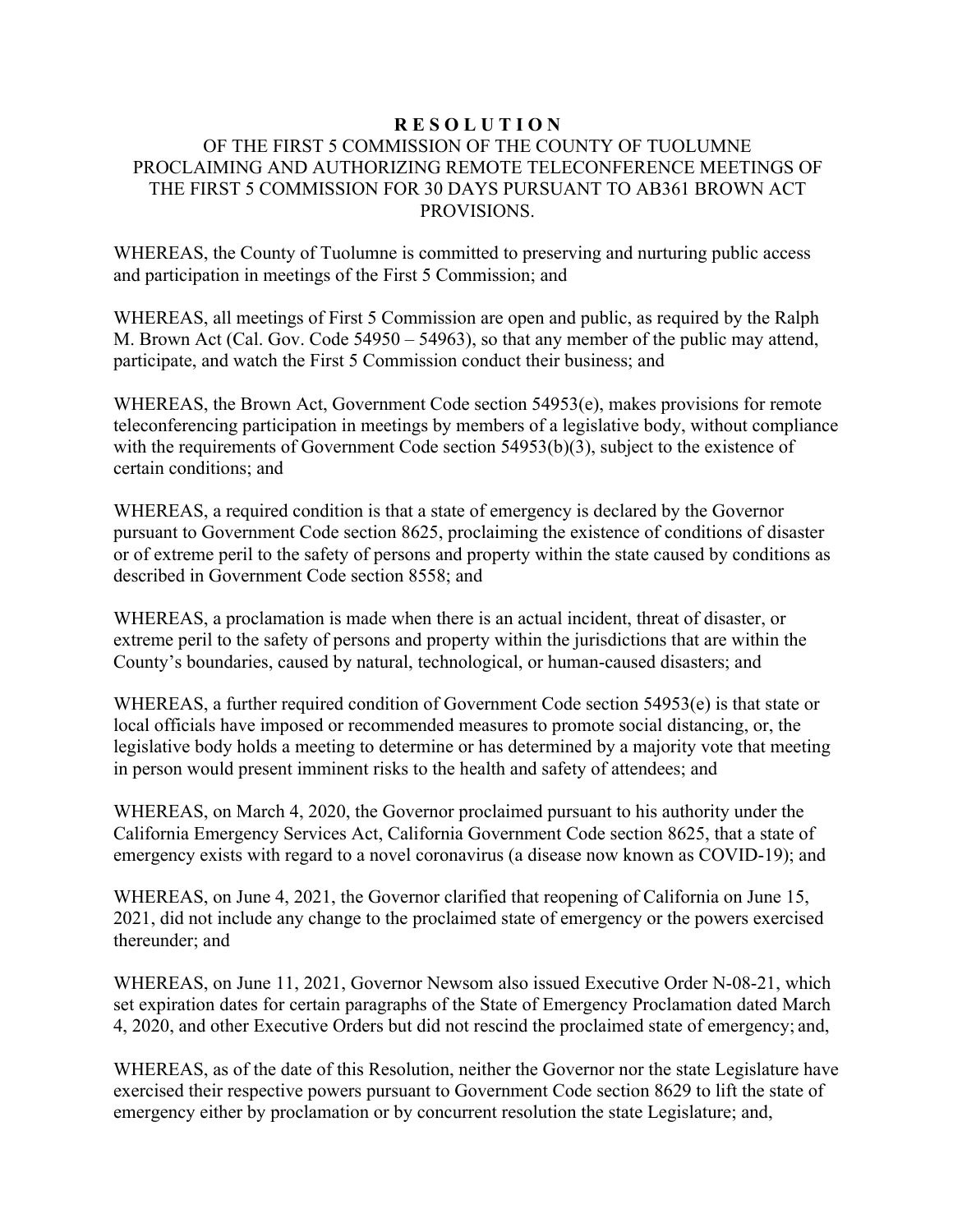WHEREAS, the California Department of Industrial Relations has issued regulations related to COVID-19 Prevention for employees and places of employment. Title 8 of the California Code of Regulations, Section 3205(5)(D) specifically recommends physical (social) distancing as one of the measures to decrease the spread of COVID-19 based on the fact that particles containing the virus can travel more than six feet, especially indoors; and,

WHEREAS, the First 5 Commission finds that state or local officials have imposed or recommended measures to promote social distancing, based on the California Department of Industrial Relations' issuance of regulations related to COVID-19 Prevention through Title 8 of the California Code of Regulations, Section 3205(5)(D); and,

WHEREAS, the First 5 Commission meetings will be conducted virtually wherein the public may appear remotely to participate in the meeting; and

WHEREAS, on occasion a First 5 Commission member may need to appear and participate in a Commission meeting remotely in order to comply with Public Health guidance, theCommission desires to allow such participation using the requirements of AB361;

NOW, THEREFORE, THE FIRST 5 COMMISSION OF THE COUNTY OF TUOLUMNE DOES HEREBY RESOLVE AS FOLLOWS:

Section 1. Recitals. The Recitals set forth above are true and correct and are incorporated into this Resolution by this reference.

Section 2. The Commission acknowledges the Governor has declared a state of emergency related to the novel coronavirus and hereby proclaims that state officials have imposed or recommended measures to promote social (physical) distancing based on the California Department of Industrial Relations' issuance of regulations related to COVID-19 Prevention through Title 8 of the California Code of Regulations, Section 3205(5)(D).

Section 3. Remote Teleconference Meetings. The Chair of the Commission is hereby authorized and directed to take all actions necessary to carry out the intent and purpose of this Resolution including, conducting open and public meetings in accordance with Government Code section 54953(e) and other applicable provisions of the Brown Act.

Section 4. Effective Date of Resolution. This Resolution shall take effect immediately upon its adoption and shall be effective until the earlier of November 6, 2021, or such time the Commission adopts a subsequent resolution in accordance with Government Code section  $54953(e)(3)$  to extend the time during which the Commission may continue to teleconference without compliance with paragraph (3) of subdivision (b) of section 54953.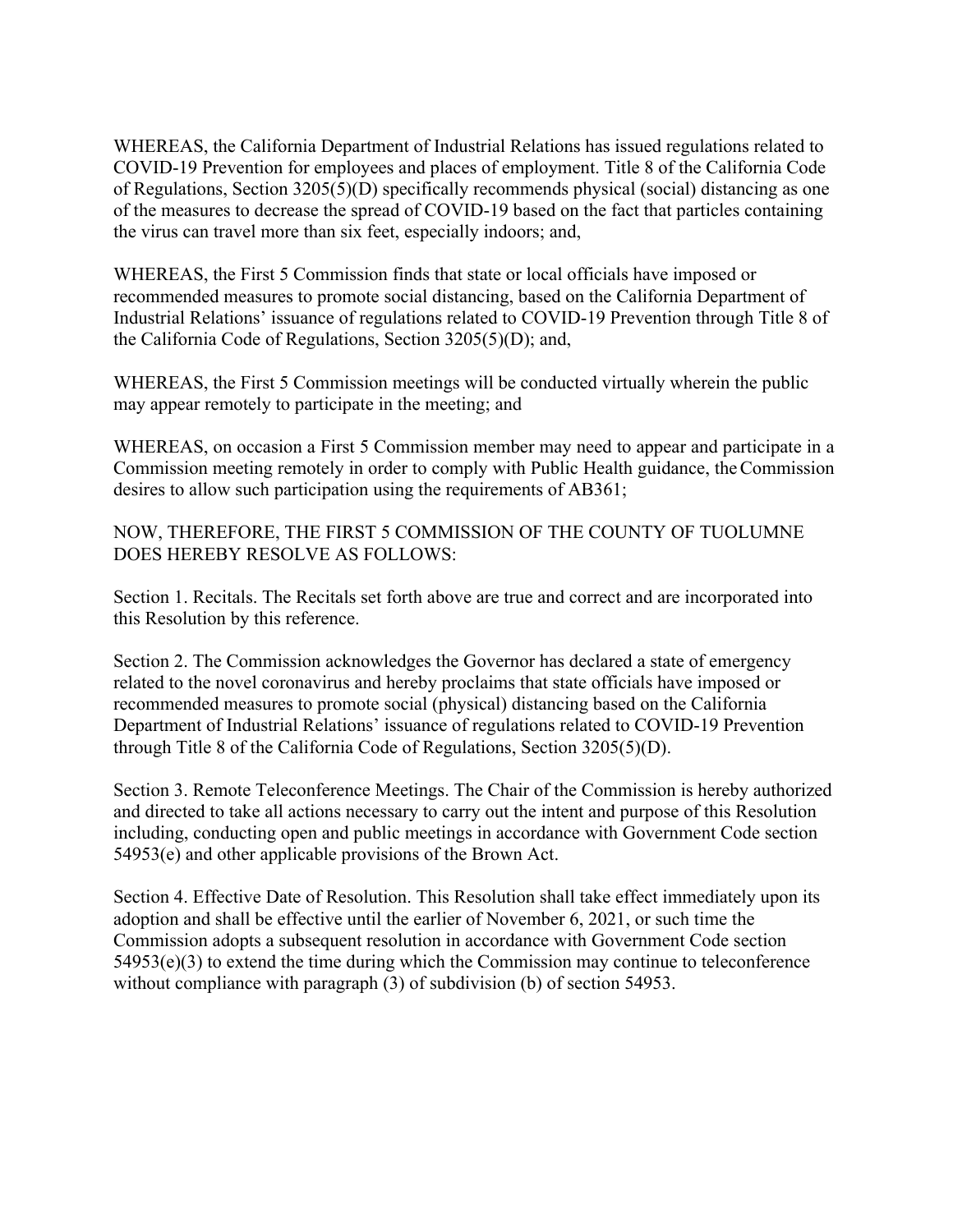

**Item 2.** Consider action to approve Minutes for April 6, 2022 (Attachment #2)

## First 5 Tuolumne County Commission **Minutes of Meeting April 6, 2022, 2;15-4:00p.m.**  Meeting held via Zoom and in-person

Voting Members Present: Michelle Clark, Lisa Hieb-Stock, Anaiah Kirk, Dee Keshner, Cathy Parker, Laura Sunday Alternates: Pam Orebaugh, Mayra Patey, Devon Woodruff Staff Present: Garcia

Welcome and Introductions Meeting called to order at 2:16 p.m.

#### Action Items

1. Adopt a Resolution Making Findings in Support of Allowing Remote Meetings Pursuant to AB361 (Modified Brown Act Procedures During a Declared Emergency) based on the CalOSHA regulations recommending social distancing to prevent the spread of COVID-19. (attachment #1) Discussion: none Motion: approve a Resolution in Support of Allowing Remote Meetings Moved: Commissioner Sunday

Seconded: Commissioner Clark

Abstain: none

Motion carried: 9 ayes: (Clark, Hieb-Stock, Kirk, Keshner, Parker, Sunday, Orebaugh, Patey, Woodruff)

Recusal: None

# Public Hearing

Open Public Hearing

- 2. Public Hearing on the First 5 California Children and Families Commission Annual Report for Fiscal Year 2020/2021 (Attachment #2)
	- a. Open Public Hearing, present annual report
	- b. Public comment and discussion
- 3. Public Hearing on the Draft Update to the Strategic Plan and Long-Term Financial Plan (Attachment #3)
	- a. Present: Draft Update to Strategic Plan and Long-Term Financial Plan
	- b. Public comment and discussion

Close Public Hearing at 2:43pm.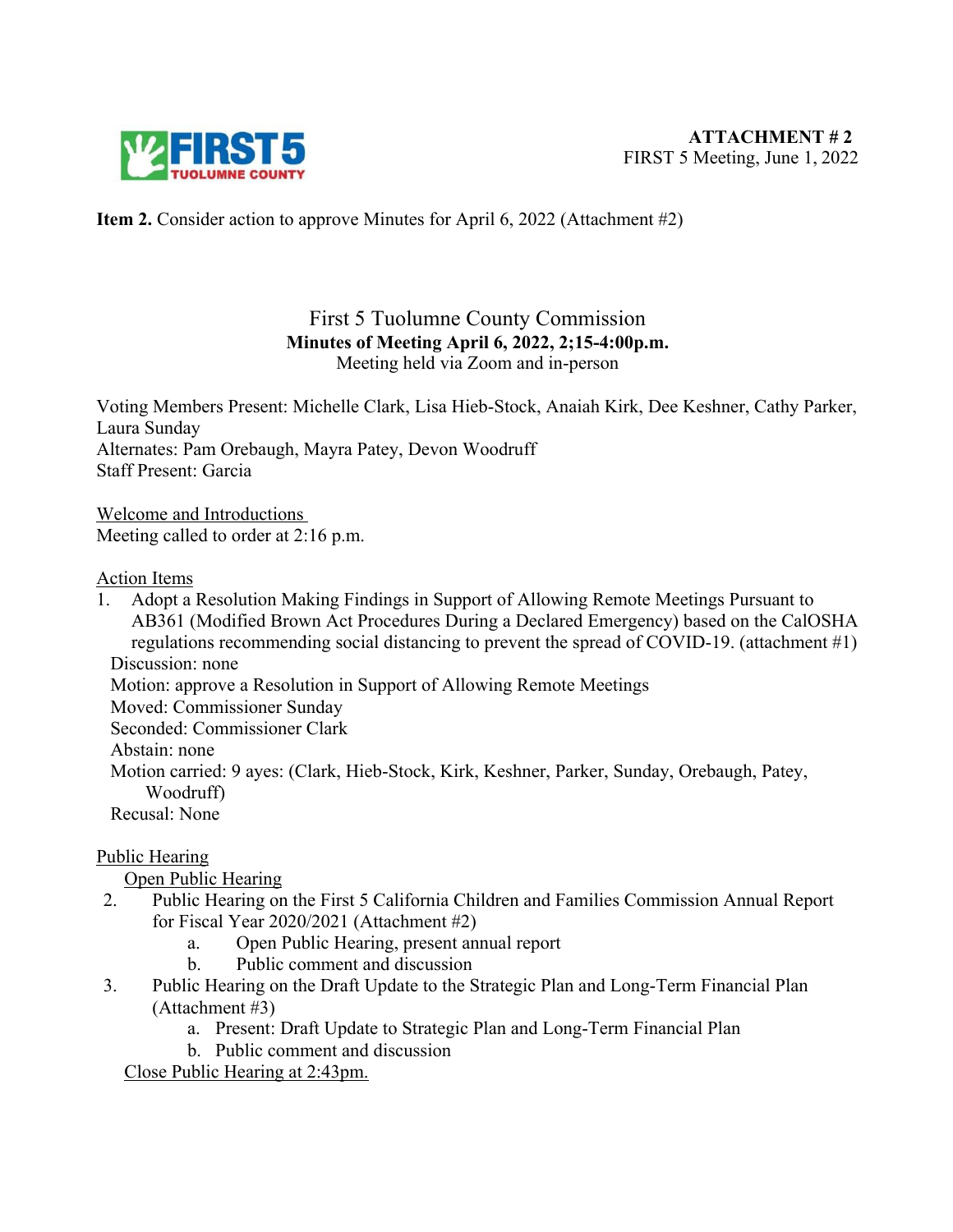Consent Agenda

*All matters listed under Consent Agenda are considered to be routine and all will be enacted by one motion with a vote. There will be no separate discussion of these items unless a member of the Board or staff requests an item be removed for separate action. Any items removed will be considered after the action is taken on the remainder of the Consent Agenda.*

- 4. Consider Action to approve the First 5 California Annual Report for Fiscal Year 20/21 (Attachment #2)
- 5. Consider action to approve the updates to the Strategic Plan and Long-Term Financial Plan (Attachment #3)
- 6. Consider action to approve Minutes for February 2, 2022 (Attachment #4)
- 7. Consider action to approve Minutes for March 10, 2022 (Attachment #5)

Discussion: There was no discussion.

Motion: approve consent agenda as presented.

Moved: Commissioner Clark

Seconded: Commissioner Hieb-Stock

Abstain: none

Motion carried: 9 ayes: (Clark, Hieb-Stock, Kirk, Keshner, Parker, Sunday, Orebaugh, Patey, Woodruff)

Recusal: None

8. Approve the First 5 Director to sign the contract for the Unite Tuolumne grant between First 5 Tuolumne and the recommended agency for \$182,000 for 26 months, beginning May 1, 2022. (Available at the meeting) (attachment  $#6$ )

Discussion: There were no applicants for this grant. The Director requested we reopen the RFA and have it open May 1<sup>st</sup> and Close May 31, 2022.

9. Consider action to adopt budget revision for FY 2021/2022 (attachment #7)

Discussion: There was no discussion.

Motion: approve budget revision for Fiscal Year 2021/2022 with the update of \$12,500 moved from Local Grants into Unite Tuolumne line.

Moved: Commissioner Parker

Seconded: Commissioner Clark

Abstain: none

Motion carried: 9 ayes: (Clark, Hieb-Stock, Kirk, Keshner, Parker, Sunday, Orebaugh, Patey, Woodruff)

Recusal: None

10. Approve a preliminary operating budget for Fiscal Year 2022/2023 (attachment #8) Discussion: There was no discussion.

Motion: approve consent agenda as presented.

Moved: Commissioner Clark

Seconded: Commissioner Sunday

Abstain: none

Motion carried: 9 ayes: (Clark, Hieb-Stock, Kirk, Keshner, Parker, Sunday, Orebaugh, Patey, Woodruff)

Recusal: None

Discussion Items, Information Items and Reports

11. Monthly Financial Report through February 2022 (attachment #9)

12. Developmental Screening at Children's Fair, Saturday June 4<sup>th</sup> from 10am to 2pm in Tuolumne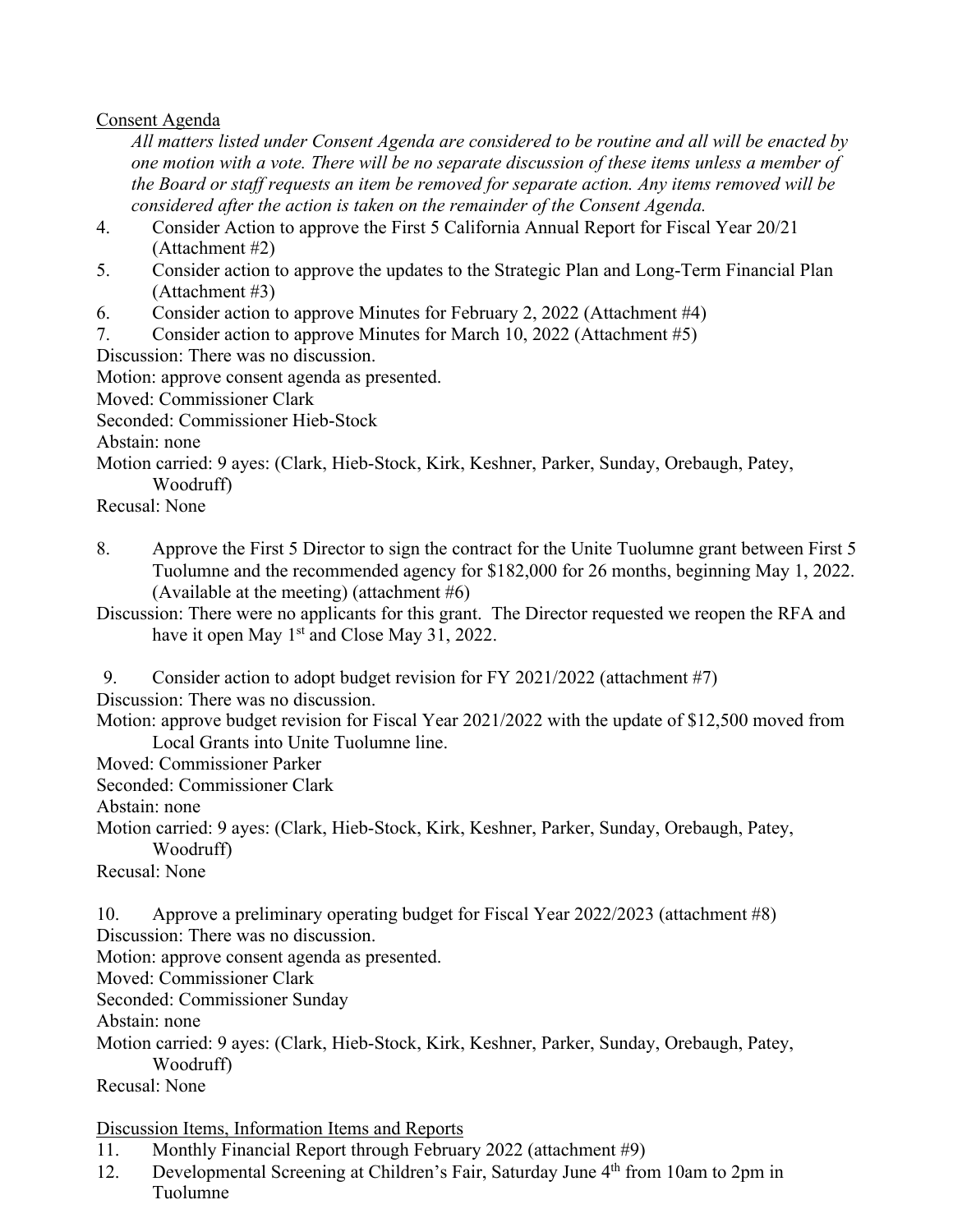- 13. Reports from Executive Director, Commissioners and Ex-Officios
	- a. Devon discussed she will be at the Blue Zones event at the Fairgrounds on Saturday, April 9<sup>th</sup>.
	- b. Michelle informed the group it is Child Abuse Prevention Month. She asked that we wear blue on Friday and use the hashtag #wearblueforkids
	- c. Lisa, MCAH will be having a Special Needs Play Dates on May  $20<sup>th</sup>$  in Tuolumne. It is also Public Health Week #HealthySelfie
	- d. Pam discussed that April is also Sexual Assault Awareness month. Wednesday April 27<sup>th</sup>- Wear denim to show that our clothing choices does not provide consent.
	- e. Erika- She will be participating in Tuolumne County Public Health oral health assessment at kindergarten registration.

Time and location for next meeting: June 1, 2022 1 2:15 pm, Location To Be Announced

Adjournment: 3:35 p.m.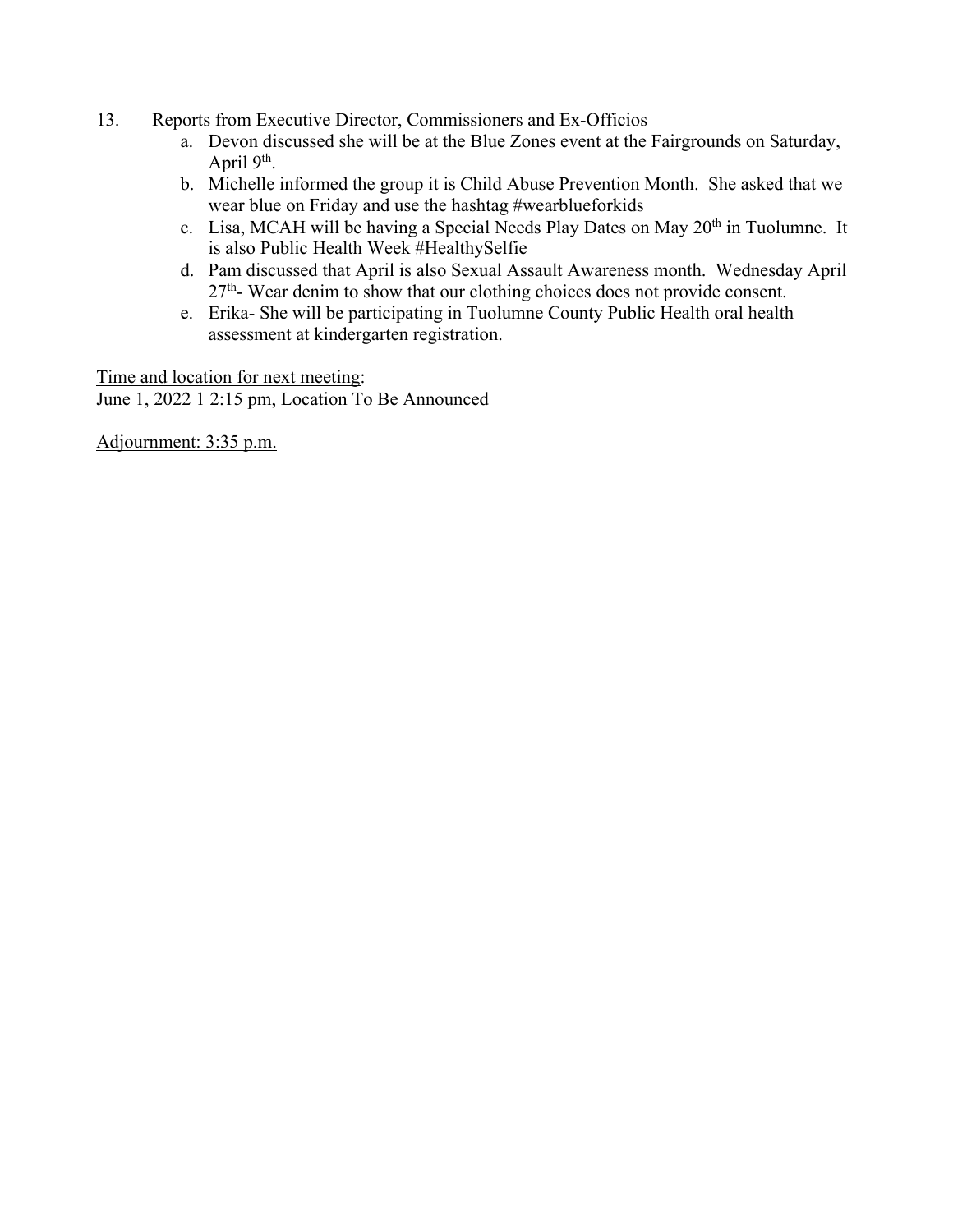

**Item 3.** Consider action to approve Minutes for April 25, 2022 (Attachment #3)

# First 5 Tuolumne County Commission **Minutes of Meeting April 25, 2022, 10:30-10:45 a.m.**  Meeting held via Zoom

Voting Members Present: Lisa Hieb-Stock, Anaiah Kirk, Dee Keshner, Laura Sunday Alternates: Devon Woodruff Staff Present: Garcia

Welcome and Introductions Meeting called to order at 10:31am

#### Action Items

- 1. Adopt a Resolution Making Findings in Support of Allowing Remote Meetings Pursuant to AB361 (Modified Brown Act Procedures During a Declared Emergency) based on the CalOSHA regulations recommending social distancing to prevent the spread of COVID-19. (attachment #1) Discussion: none Motion: approve a Resolution in Support of Allowing Remote Meetings Moved: Commissioner Sunday Seconded: Commissioner Woodruff Abstain: none Motion carried: 5 ayes: (Hieb-Stock, Kirk, Keshner, Sunday, Woodruff) Recusal: None
- 2. Consider action to approve opening of "Unite Tuolumne" Request for Proposals on May 1, 2022 and Closing May 31, 2022. (attachment #2)

Discussion: None

Motion: approve action to approve opening of "Unite Tuolumne" Requests for Proposals beginning May 1, 2022.

Moved: Commissioner Sunday

Seconded: Commissioner Woodruff

Abstain: none

Motion carried: 5 ayes: (Hieb-Stock, Kirk, Keshner, Sunday, Woodruff)

Recusal: None

Time and location for next meeting: June 1, 2022 1 2:15 pm, Location To Be Announced

Adjournment: 10:36 am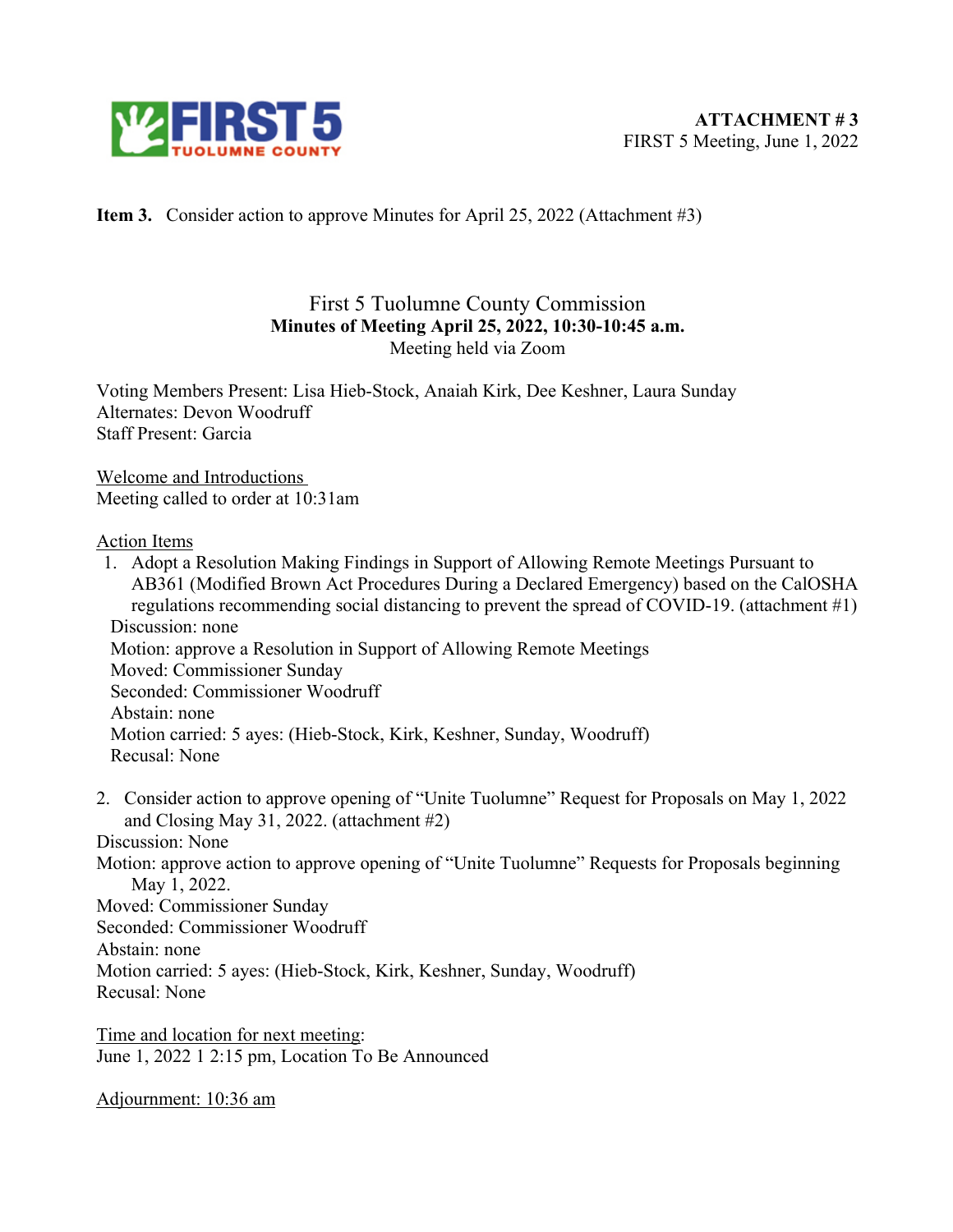

**Item 4.** Approve 2022/2023 budget for ATCAA Family Learning Center (attachment #4)

Details: Budget falls within the four-year grant allocation with no roll-over requested from 21/22.

|                                              | <b>Budget</b> |        |  |  |  |
|----------------------------------------------|---------------|--------|--|--|--|
| <b>Personnel Budget</b>                      |               |        |  |  |  |
| <b>Total Salaries &amp; Wages</b>            | 19,410        |        |  |  |  |
| <b>Total Fringe Benefits</b>                 | 5,823         |        |  |  |  |
| <b>Subtotal Personnel:</b>                   | \$            | 25,233 |  |  |  |
| <b>Operations Budget</b>                     |               |        |  |  |  |
| Supplies                                     | 2,000         |        |  |  |  |
| <b>Rent &amp; Utilities</b>                  | 25,945        |        |  |  |  |
| Publicity/Program Promotion                  | 2,000         |        |  |  |  |
| Household Supplies/Maintenance               | 1,000         |        |  |  |  |
| Communications                               | 2,000         |        |  |  |  |
| Transportation (gas and vehicle maintenance) | 900           |        |  |  |  |
| Insurance (vehicle, liability)               | 2,000         |        |  |  |  |
| Contractual                                  | 3,200         |        |  |  |  |
| <b>Subtotal Operating:</b>                   | \$            | 39,045 |  |  |  |
| <b>Total Direct Expenses</b>                 | 64,278        |        |  |  |  |
| Indirect @10.5%                              | 6,749         |        |  |  |  |
| <b>Total Budget</b>                          | \$            | 71,027 |  |  |  |

# **ATCAA Family Learning Center**<br>FY 22/23 Budget

(4-year contract beginning 7-1-2019)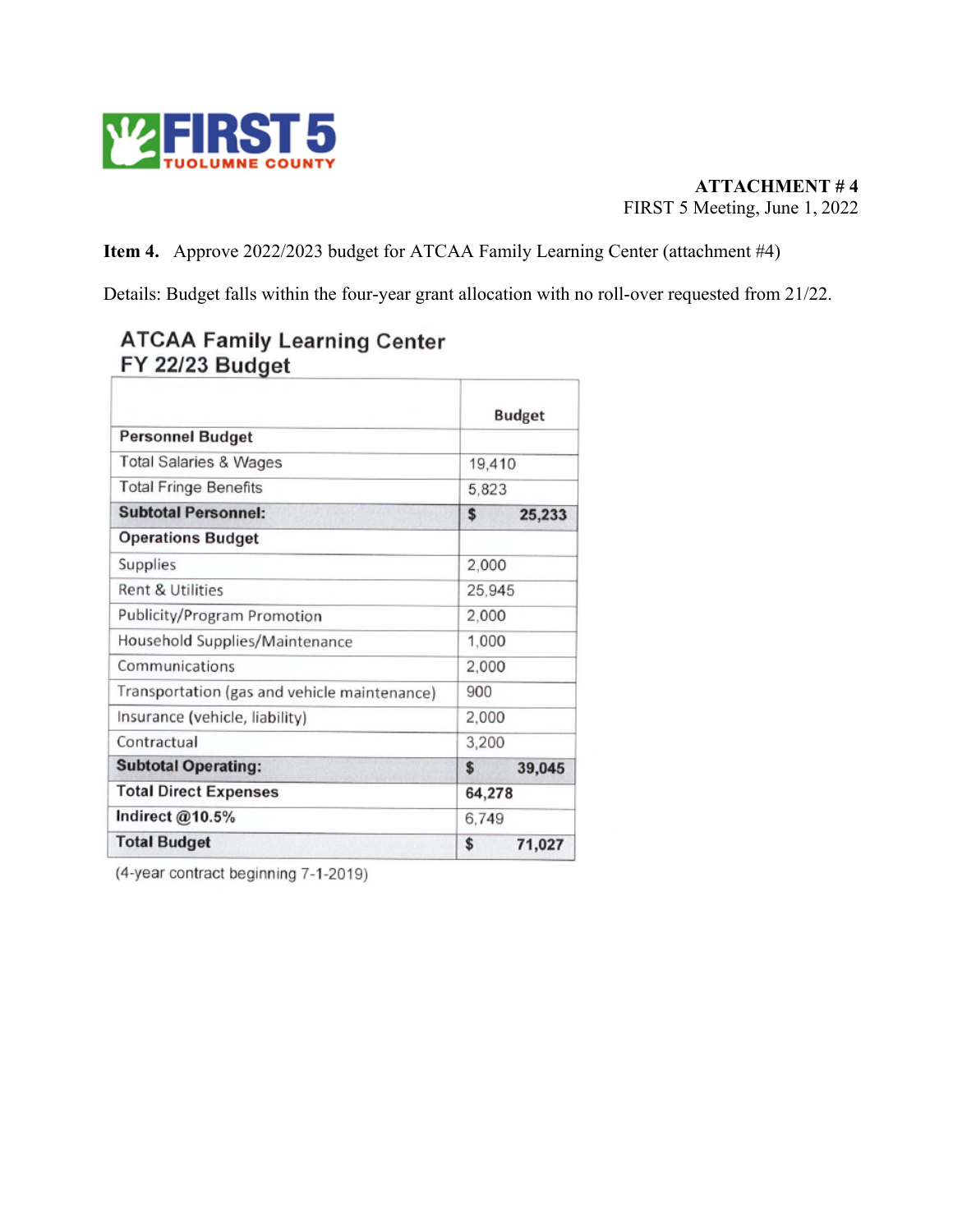

**Item 5.** Approve 2022/2023 budget for ICES Raising Healthy Families (attachment #5)

**Details**: Budget falls within the four-year grant allocation with no roll-over requested from 21/22.

|                                            | FY 22/23      |
|--------------------------------------------|---------------|
|                                            | <b>Budget</b> |
| Salaries & Benefits                        |               |
| <b>Total Salaries &amp; Wages</b>          | \$92,479.00   |
| <b>Total Benefits</b>                      | \$37,197.00   |
| <b>Total Salaries and Related expenses</b> | \$129,676.00  |
| <b>Contract Services</b>                   |               |
| Legal fees                                 | \$1,239.00    |
| IT/Network support                         | \$3,928.00    |
| Other outside services                     | \$6,301.00    |
| <b>Total Other Personnel Expenses</b>      | \$11,468.00   |
|                                            |               |
| Supplies and Office Expense                |               |
| <b>Common Supplies</b>                     | \$1,048.00    |
| Program supplies                           | \$850.00      |
| Telephone & Communications                 | \$1,673.00    |
| Postage & Shipping                         | \$461.00      |
| Copier contract                            | \$818.00      |
| Books/Subscriptions/Outside printing       | \$504.00      |
| <b>Total Supplies and Office</b>           | \$5,354.00    |
|                                            |               |
| Facility and Equipment Expenses            | \$3,859.00    |
|                                            |               |
| <b>Travel and Meeting Expenses</b>         |               |
| Mileage reimb                              | \$50.00       |
| Agency auto expenses                       | \$282.00      |
| Insurance - Auto                           | \$2,037.00    |
| Conferences                                | \$369.00      |
| <b>Total Travel &amp; Meeting Expenses</b> | \$2,738.00    |
|                                            |               |
| Other Expenses                             |               |
| Ins property                               | \$1,167.00    |
| Membership dues                            | \$21.00       |
| Advertising                                | \$36.00       |
| Staff Development                          | \$-           |
| Other Expenses (Trustline)                 | \$-           |
| <b>Total Other Expenses</b>                | \$1,224.00    |
|                                            |               |
| Total Fixed Asset - Equip (shared)         |               |
|                                            |               |
| <b>Total Direct Expenses</b>               | \$154,319.00  |
| Management & General                       | \$15,681.00   |
| <b>TOTAL EXPENDITURES:</b>                 | \$170,000.00  |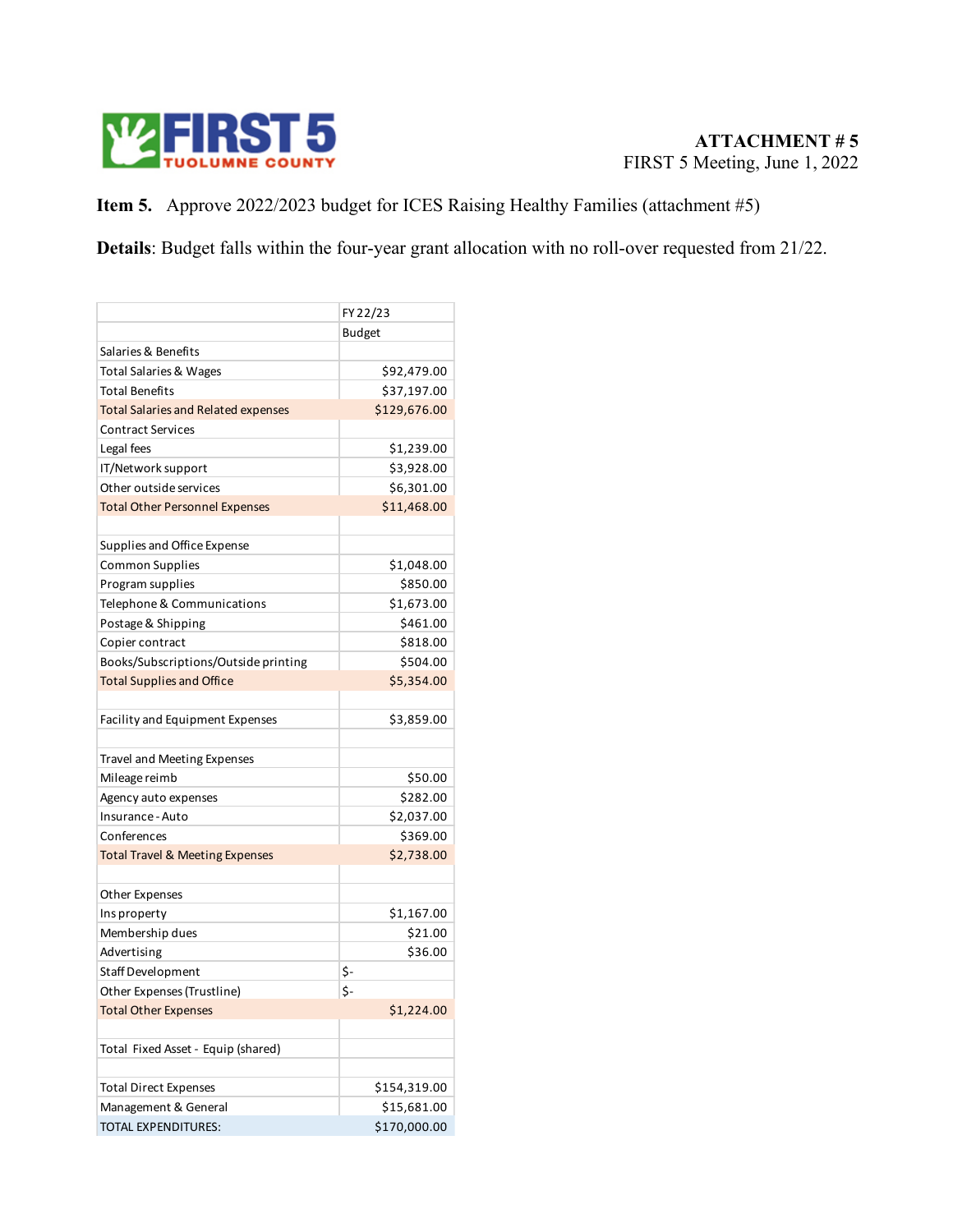

## **Item 6.** Approve 2022/2023 budget for Smile Keepers (attachment #6)

**Details:** Budget falls within the four-year grant allocation with no roll-over requested from 21/22.

|                                  | <b>Proposed</b><br>FY 22-23 |
|----------------------------------|-----------------------------|
|                                  |                             |
| Personnel                        |                             |
| .51 FTE Coordinator Salary       | \$38,783.94                 |
| <b>Benefits</b>                  | \$17,509.57                 |
| <b>Subtotal Personnel:</b>       | \$56,293.51                 |
| <b>Operating/Other Costs</b>     |                             |
| Contractor                       | \$0.00                      |
| <b>Dental Supplies</b>           | \$1,305.58                  |
| Travel and Conference            | \$                          |
| Professional/Consulting Services | \$                          |
| <b>Subtotal Operating/Other:</b> | \$1,305.58                  |
| <b>TOTAL COSTS</b>               | \$57,599.09                 |
| 22/23 INDIRECT - 8.96%           | \$5,160.88                  |
| <b>Subtotal Admin/Indirect:</b>  | \$5,160.88                  |
| <b>TOTAL:</b>                    | \$62,759.97                 |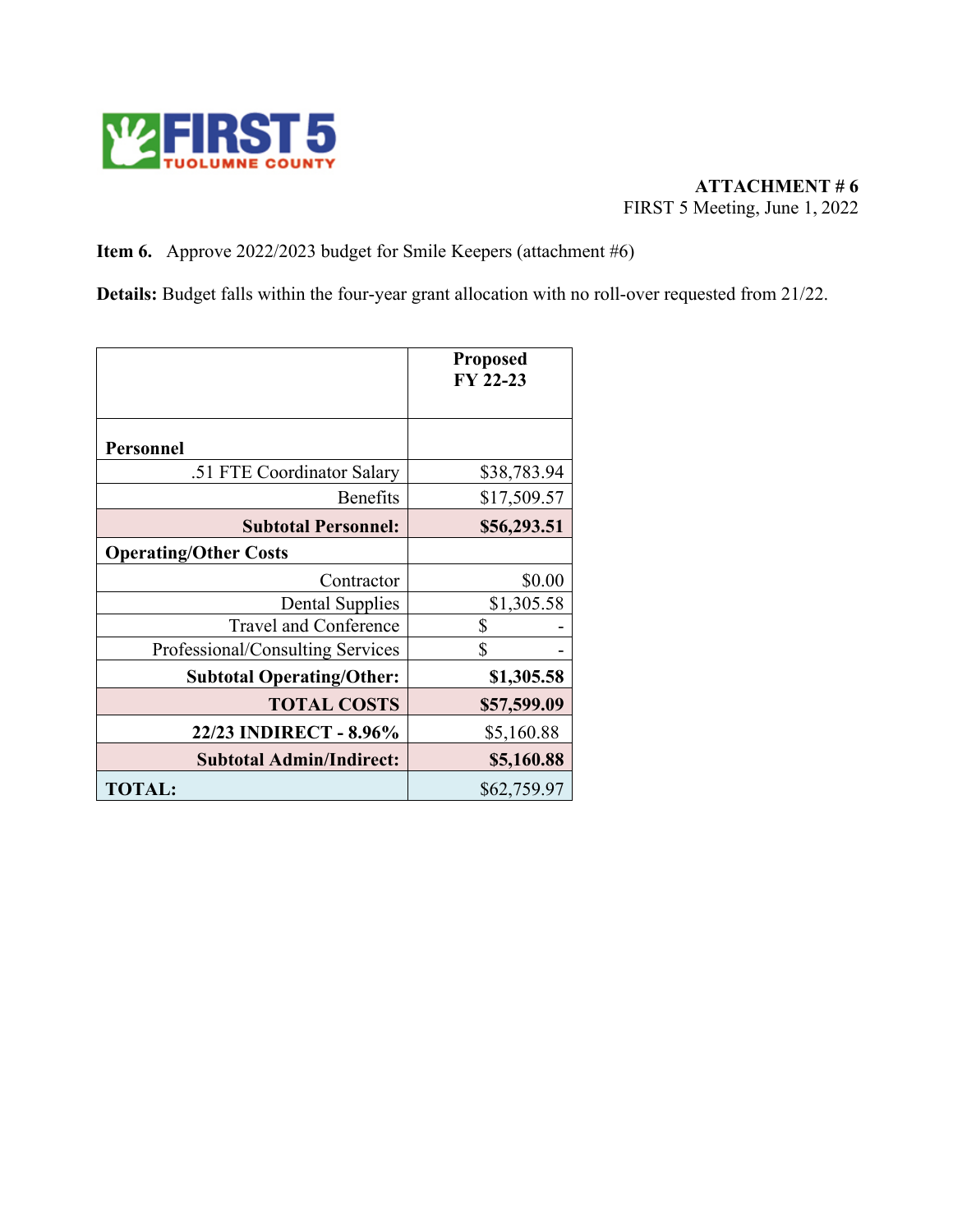

## **Item 7.** Approve 2022/2023 budget for SEED (attachment #7)

**Details:** Budget falls within the four-year grant allocation with no roll-over requested from 21/22.

|                                         | FY 22-23<br><b>PROPOSED</b><br>05.24.2022 |
|-----------------------------------------|-------------------------------------------|
| <b>Personnel</b>                        |                                           |
| .8133 FTE Coordinator Salary (183 days) | \$60,071.06                               |
| .05 FTE Certificated Salary/Admin/Eval  | \$7,771.21                                |
| <b>Benefits</b>                         | \$28,016.09                               |
| <b>Subtotal Personnel:</b>              | \$95,858.36                               |
| <b>Operating/Other Costs</b>            |                                           |
| Supplies                                | \$3,878.78                                |
| Travel/Conference                       | \$550.00                                  |
| Professional/Consulting Services        |                                           |
| <b>Subtotal Operating/Other:</b>        | \$4,428.78                                |
| <b>TOTAL COSTS</b>                      | \$100,287.14                              |
| 19/20 INDIRECT - 8.39%                  |                                           |
| 20/21 INDIRECT - 7.15%                  |                                           |
| 21/22 INDIRECT - 8.81%                  |                                           |
| 22/23 INDIRECT - 8.96%                  |                                           |
| <b>Administrative/Indirect</b>          | \$8,985.73                                |
| <b>Subtotal Admin/Indirect:</b>         | \$8,985.73                                |
| <b>TOTAL:</b>                           | \$109,272.87                              |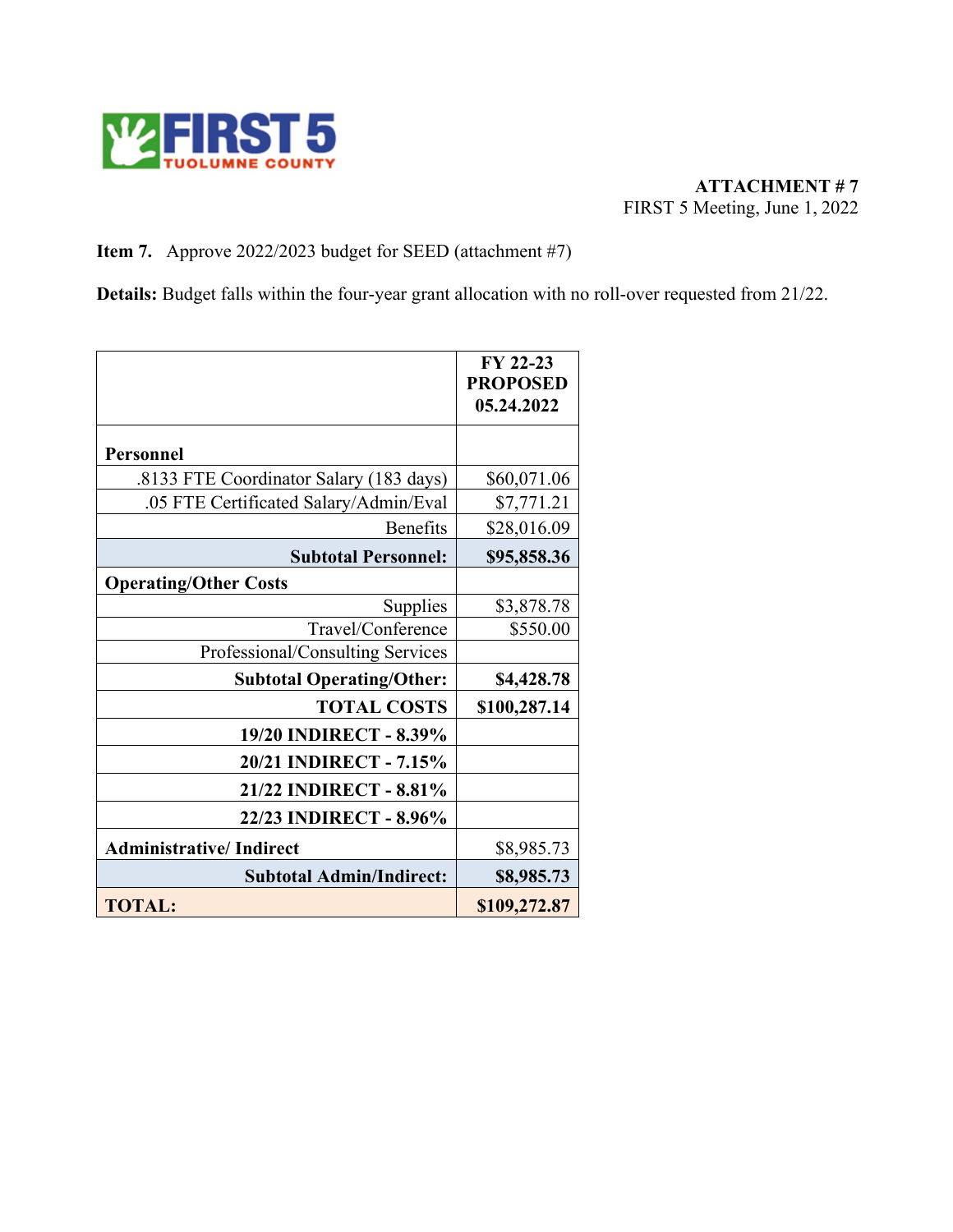

**ATTACHMENT # 8** FIRST 5 Meeting, June 1, 2022

**Item 8.** Approve budget for First 5 Director 2022/2023 (attachment #8)

**Details:** Budget falls within the approved grant allocation and salary schedule with no roll-over requested from 21/22.

| <b>BUDGET</b>                              |              |
|--------------------------------------------|--------------|
| <b>First 5 Director</b>                    |              |
| <b>Expenditures</b>                        |              |
|                                            | 22/23        |
|                                            | Budget       |
| <b>Expenditures</b>                        | Step 2       |
| <b>Total Salaries &amp; Wages</b>          | \$77,661.00  |
| <b>Total Benefits</b>                      | \$27,027.11  |
| <b>Total Salaries and Related expenses</b> | \$104,688.11 |
| <b>Office Supplies</b>                     | \$1,000.00   |
| Non-Capital Equipment                      | \$750.00     |
| <b>Travel and Conference</b>               | \$3,000.00   |
| Dues and Memberships                       | \$60.00      |
| Professional/Consulting Svcs.              | \$250.00     |
| <b>Transfer of Indirect Costs</b>          | \$9,828.05   |
| <b>Total Administration Expenses</b>       | \$119,576.16 |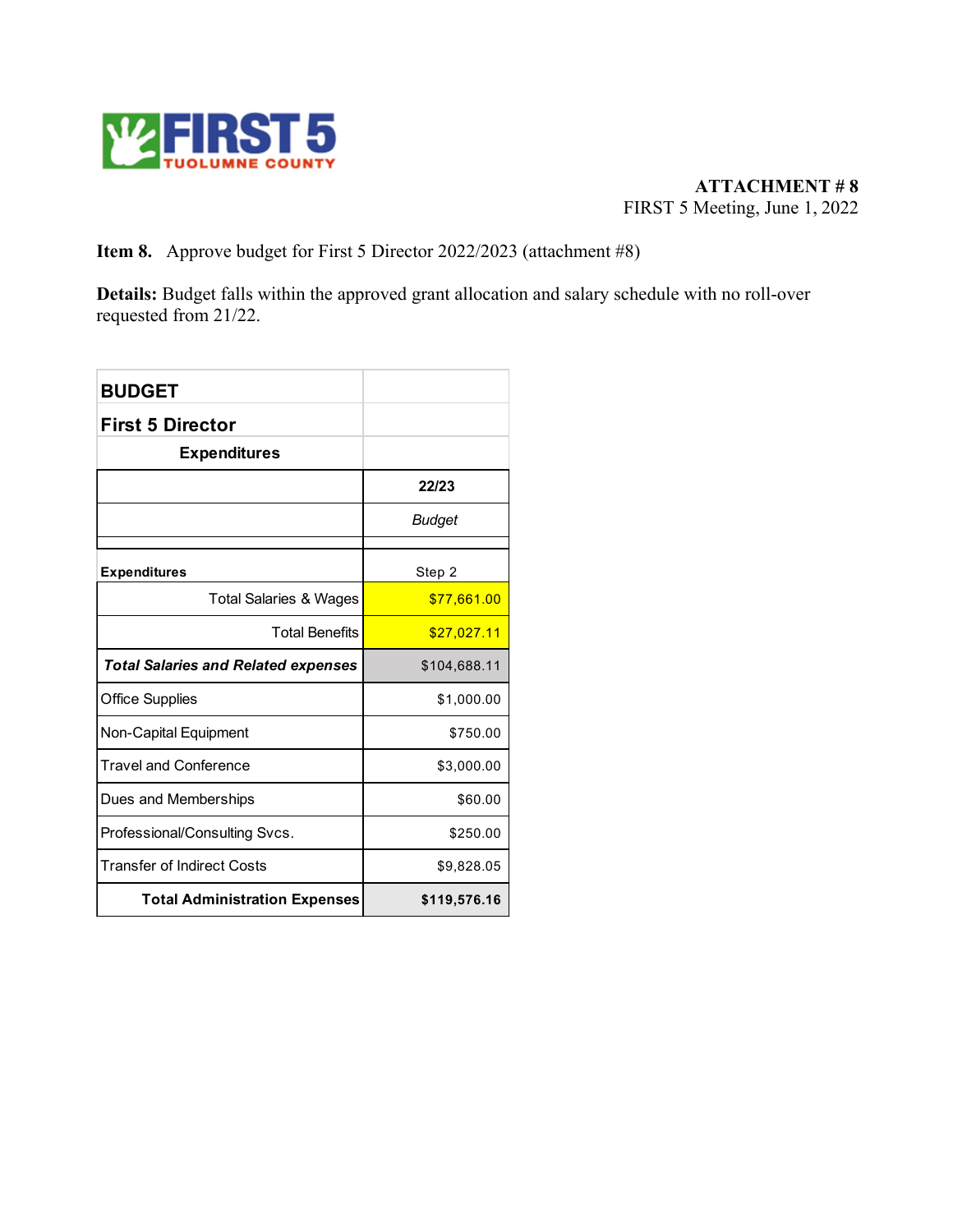

#### **ATTACHMENT # 9** FIRST 5 Meeting, June 1, 2022

**Item 9.** Consider action to approve the reappointment of Cathy Parker for First 5 Commissioner with a term to end March 31, 2025 (attachment #9). (Separate PDF file)

Action requested: Approve the reappointment of Cathy Parker for First 5 Commissioner with a term to end March 31, 2025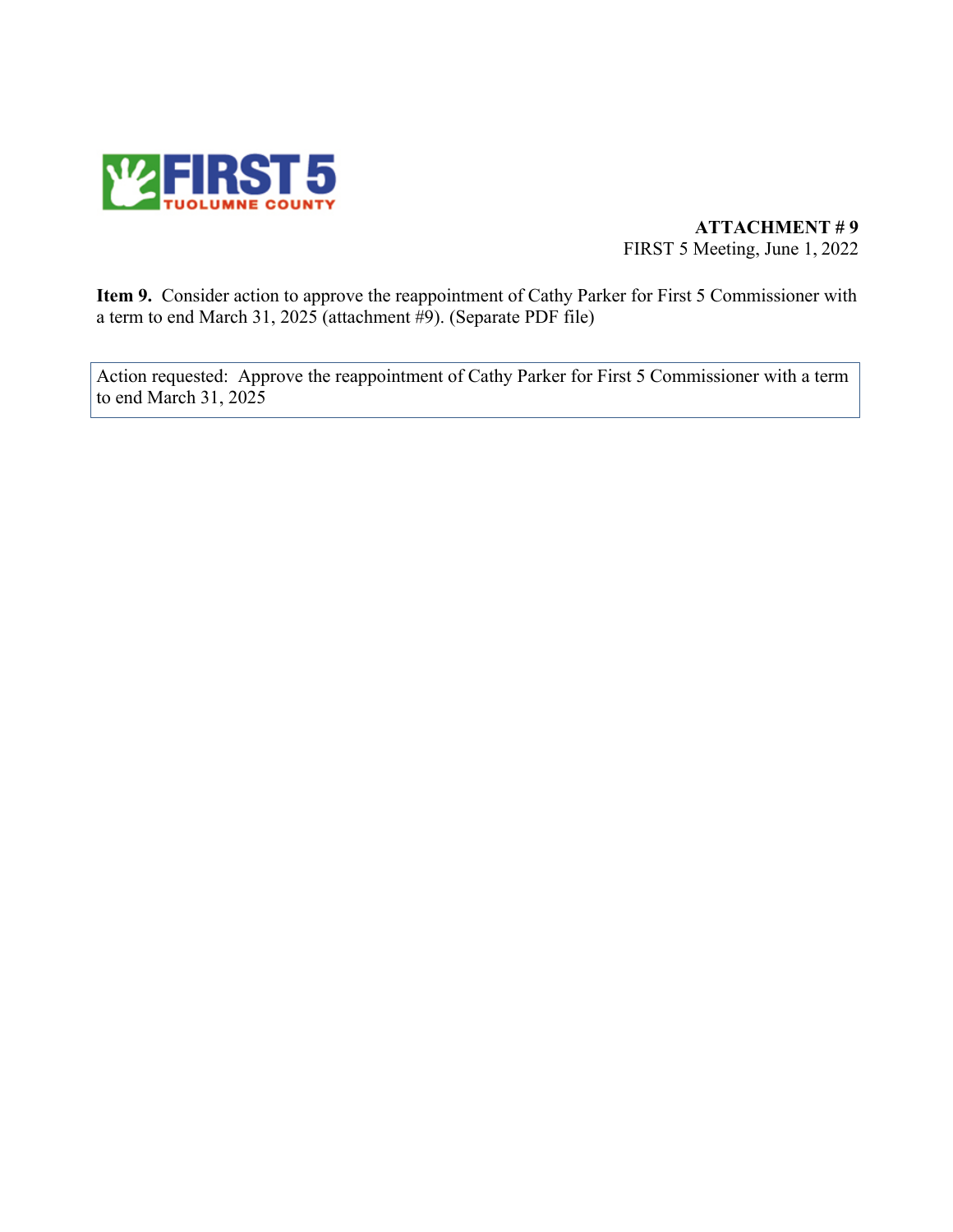

**ATTACHMENT # 10** FIRST 5 Meeting, June 1, 2022

**Item 10.** Approve the First 5 Director to sign the contract for the Unite Tuolumne grant between First 5 Tuolumne and the recommended agency for \$182,000 for 24 months, beginning July 1, 2022. (Available at the meeting) (attachment  $#10$ )

#### **History:**

Action requested: Approve the Director to sign the contract for the Unite Tuolumne Grant between First 5 and for \$182,000 for 24 months, beginning July 1, 2022.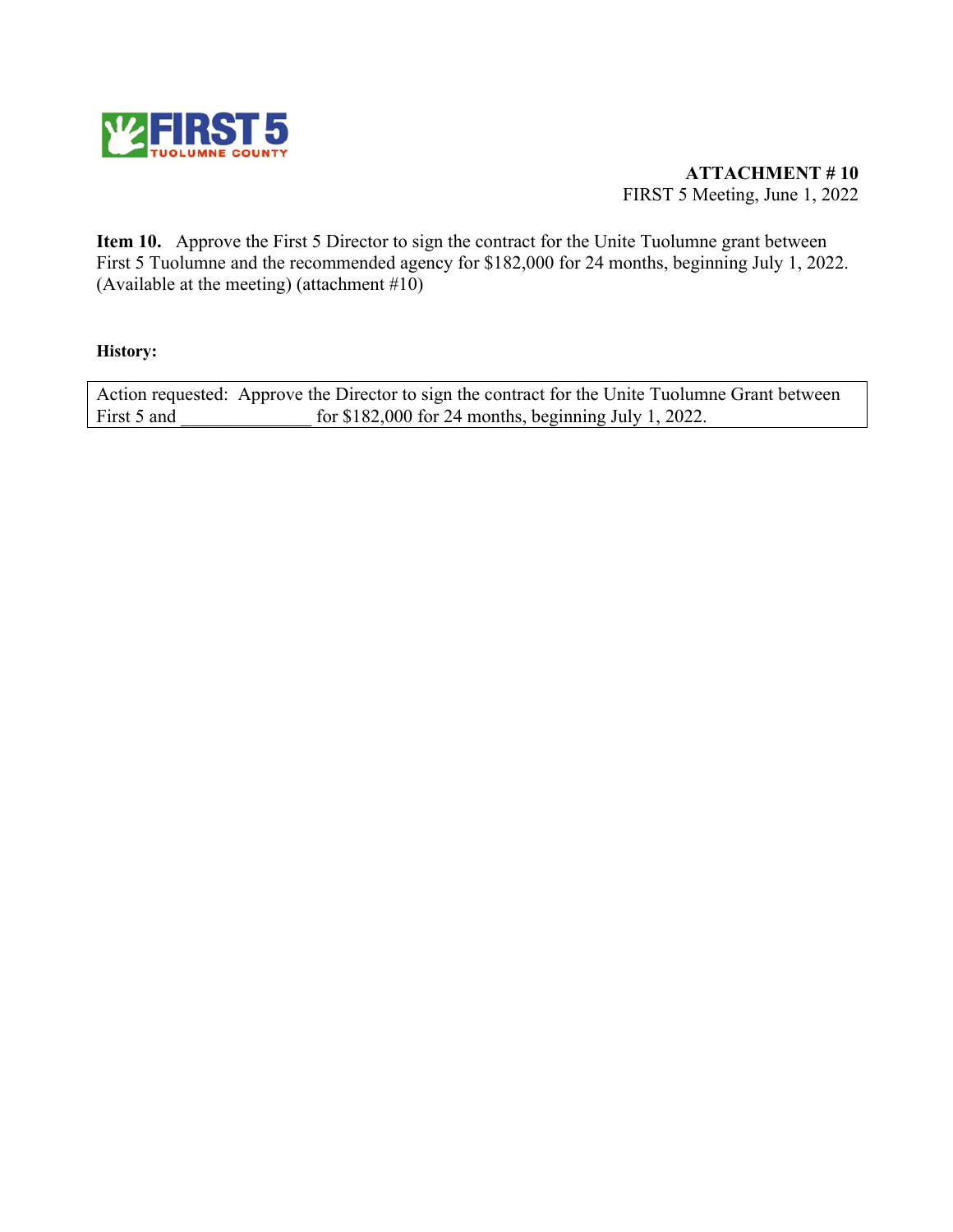

## **Item 11.** Consider action to adopt budget revision for FY 2021/2022 (attachment #11)

**Details:** Requested changes are listed on the right column in blue. The decrease in the Unite Tuolumne item is due to the delay in awarding the grant.

Action requested: Adopt the final budget revision for Fiscal Year 2021/2022

|        | <b>Fiscal Year 2021/2022</b>              |                     |              |  |  |
|--------|-------------------------------------------|---------------------|--------------|--|--|
|        |                                           |                     |              |  |  |
|        | <b>All Fund Balance &amp; Revenues</b>    | <b>Current Year</b> | Update       |  |  |
| 441110 | Interest Income                           | \$8,400.00          | \$8,400.00   |  |  |
| 454114 | State - Prop 10 Children and Fam          | \$347,173.31        | \$347,173.31 |  |  |
| 456130 | SPCFA-First 5 CA                          | \$194,896.51        | \$194,896.51 |  |  |
| 452122 | State - IMPACT                            | \$101,600.00        | \$85,100.00  |  |  |
| 486115 | Other Operating Revenue - Grant           | \$110,535.00        | \$110,535.00 |  |  |
| 451070 | State-QRIS                                | \$79,892.00         | \$79,892.00  |  |  |
|        | Revenues This FY Only                     | \$842,496.82        | \$825,996.82 |  |  |
|        | <b>Total Funds &amp; Revenues</b>         | \$842,496.82        | \$825,996.82 |  |  |
|        |                                           |                     |              |  |  |
|        | <b>Expenditures</b>                       | <b>Budgeted</b>     | Update       |  |  |
|        | 523210 Dues and memberships               | \$4,000.00          | \$4,000.00   |  |  |
|        | 526124 P S & S Auditor-Controller         | \$250.00            | \$250.00     |  |  |
|        | 526110 P S & S-Professional Services (ED) | \$33,413.86         | \$33,413.86  |  |  |
|        | 526123 P S & S County Counsel             | \$3,000.00          | \$3,000.00   |  |  |
|        | 525124 Office Expense - Advertising       | \$250.00            | \$5,575.00   |  |  |
|        | 526180 P S & S Accounting and Auditing    | \$14,100.00         | \$14,100.00  |  |  |
|        | 526405 Oral Health Access (Dental Help)   | \$3,000.00          | \$3,000.00   |  |  |
|        | 526424 Prof Svcs-Program Svcs: ED         | \$45,192.75         | \$45,192.75  |  |  |
|        | 526425 P S & S - Evaluations              | \$16,706.93         | \$16,706.93  |  |  |
|        | 528297 Outreach                           | \$300.00            | \$300.00     |  |  |
|        | 528517 ICES Raising Healthy Families      | \$157,127.00        | \$129,396.00 |  |  |
|        | 528535 A-TCAA Family Learning Cntrs       | \$77,107.00         | \$77,107.00  |  |  |
|        | 528555 New Parent Kit                     | \$50.00             | \$50.00      |  |  |
|        | 528256 Imagination Library                | \$18,000.00         | \$18,000.00  |  |  |
|        | 528576 TCSOS SEED                         | \$115,078.93        | \$115,078.93 |  |  |
|        | 528595 TCSOS Smile Keepers                | \$61,071.00         | \$61,071.00  |  |  |
|        | 526509 Workforce Pathways Grant           | \$8,669.00          | \$8,669.00   |  |  |
|        | 528631 Prof. Dev. Grant Renewal           | \$7,875.00          | \$7,875.00   |  |  |
|        | 528601 IMPACT                             | \$82,112.00         | \$82,112.00  |  |  |
|        | 528394 QRIS- PS                           | \$35,659.00         | \$35,659.00  |  |  |
|        | 528391 QRIS- IT-<br>Rename "QCC"          | \$27,689.00         | \$27,689.00  |  |  |
|        | 528630 Local Grants                       | \$12,500            | \$12,500     |  |  |
|        | 526371 Emergency Response Fund            | \$10,000            | \$10,000     |  |  |
|        | 528395 Unite Tuolumne                     | \$85,535.00         | \$68,850.00  |  |  |
|        | <b>Total Expenses</b>                     | \$733,151.48        | \$779,595.48 |  |  |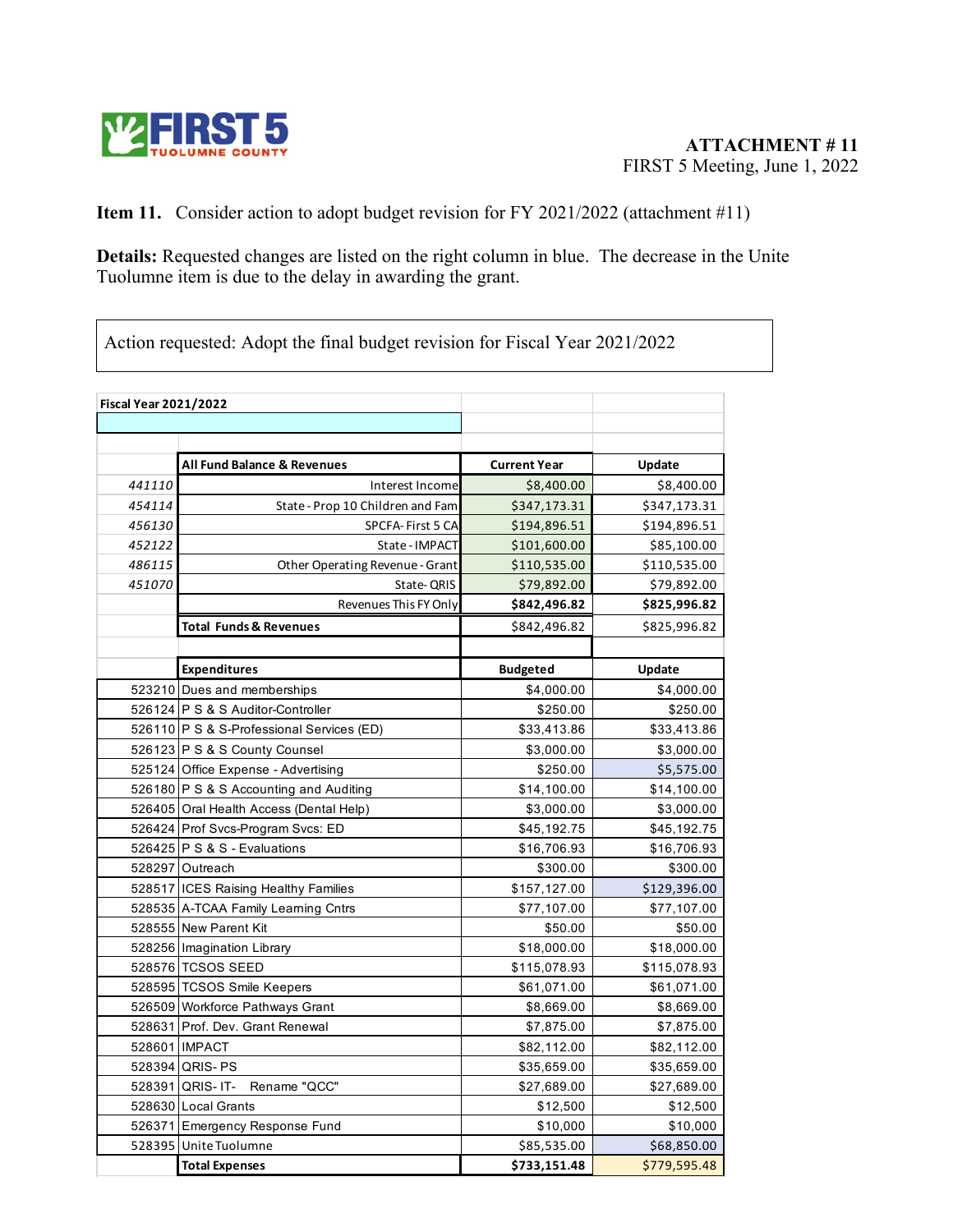

#### **Item 7.** Approve an updated preliminary operating budget for Fiscal Year 2022-2023 (attachment #7)

**Details**: Budget reflects the final year of funding for all 4-year grants. It is also the final year of funding for IMPACT, from First 5 California.

Action requested: Approve the updated preliminary operating budget for Fiscal Year 2022-2023

| <b>Fiscal Year 2022/2023</b> |                                           |         |                     |                    |            |
|------------------------------|-------------------------------------------|---------|---------------------|--------------------|------------|
|                              |                                           |         |                     |                    |            |
|                              | All Fund Balance & Revenues               |         | <b>Current Year</b> |                    | 2022-2023  |
| 441110                       | Interest Income                           | \$      | 8,400.00            | \$                 | 8,830.54   |
| 454114                       | State - Prop 10 Children and Fam          | \$      | 347,173.31          | Ś                  | 345,008.11 |
| 456130                       | SPCFA-First 5 CA                          | $\zeta$ | 194,896.51          | $\zeta$            | 200,106.73 |
| 452122                       | State - IMPACT                            | $\zeta$ | 85,100.00           | \$                 | 111,141.70 |
| 486115                       | Other Operating Revenue - Grant           | $\zeta$ | 110,535.00          | $\overline{\xi}$   | 163,850.00 |
| 451070                       | State-QRIS                                | $\zeta$ | 79,892.00           | $\zeta$            | 79,892.00  |
|                              | Revenues This FY Only                     | \$      | 825,996.82          | \$                 | 908,829.07 |
|                              | <b>Total Funds &amp; Revenues</b>         | \$      | 825,996.82          | \$                 | 908,829.07 |
|                              |                                           |         |                     |                    |            |
|                              | <b>Expenditures</b>                       |         | Update              |                    | 2022-2023  |
|                              | 523210 Dues and memberships               | \$      | 4,000.00            | $\zeta$            | 4,000.00   |
|                              | 526124 P S & S Auditor-Controller         | \$      | 250.00              | Ś                  | 250.00     |
|                              | 526110 P S & S-Professional Services (ED) | \$      | 33,413.86           | \$                 | 35,872.85  |
|                              | 526123 P S & S County Counsel             | \$      | 3,000.00            | \$                 | 3,000.00   |
|                              | 525124 Office Expense - Advertising       | \$      | 5,575.00            | $\mathsf{\dot{S}}$ | 250.00     |
|                              | 526180 P S & S Accounting and Auditing    | \$      | 14,100.00           | \$                 | 14,100.00  |
|                              | 526405 Oral Health Access (Dental Help)   | \$      | 3,000.00            | $\zeta$            | 3,000.00   |
|                              | 526424 Prof Svcs-Program Svcs: ED         | \$      | 45,192.75           | $\zeta$            | 49,700.89  |
|                              | 526425 P S & S - Evaluations              | \$      | 16,706.93           | $\ddot{\varsigma}$ | 17,936.42  |
|                              | 528297 Outreach                           | \$      | 300.00              | $\zeta$            | 300.00     |
|                              | 528517 ICES Raising Healthy Families      | \$      | 129,396.00          | $\zeta$            | 170,000.00 |
|                              | 528535 A-TCAA Family Learning Cntrs       | \$      | 77,107.00           | \$                 | 66,352.80  |
|                              | 528555 New Parent Kit                     | \$      | 50.00               | \$                 | 50.00      |
|                              | 528256 Imagination Library                | \$      | 18,000.00           | $\zeta$            | 19,000.00  |
|                              | 528576 TCSOS SEED                         | \$      | 115,078.93          | \$                 | 109,272.03 |
|                              | 528595 TCSOS Smile Keepers                | \$      | 61,071.00           | $\zeta$            | 62,759.62  |
|                              | 526509 Workforce Pathways Grant           | \$      | 8,669.00            | $\sqrt{2}$         | 8,669.00   |
|                              | 528631 Prof. Dev. Grant Renewal           | \$      | 7,875.00            | $\sqrt{2}$         | 7,875.00   |
|                              | 528601 IMPACT                             | \$      | 85,100.00           | $\zeta$            | 111,141.70 |
|                              | 528394 QRIS- PS                           | \$      | 35,659.00           | $\mathsf{\$}$      | 35,659.00  |
|                              | 528391 QRIS- IT-<br>Rename "QCC"          | \$      | 27,689.00           | \$                 | 27,689.00  |
|                              | 528630 Local Grants                       | \$      | 12,500.00           | $\zeta$ -          |            |
|                              | 526371 Emergency Response Fund            | \$      | 10,000.00           | $\zeta$            | 10,000.00  |
|                              | 528395 Unite Tuolumne                     | \$      | 68,850.00           | \$                 | 151,350.00 |
|                              | <b>Total Expenses</b>                     | \$      | 782,583.47          | $\zeta$            | 908,228.31 |